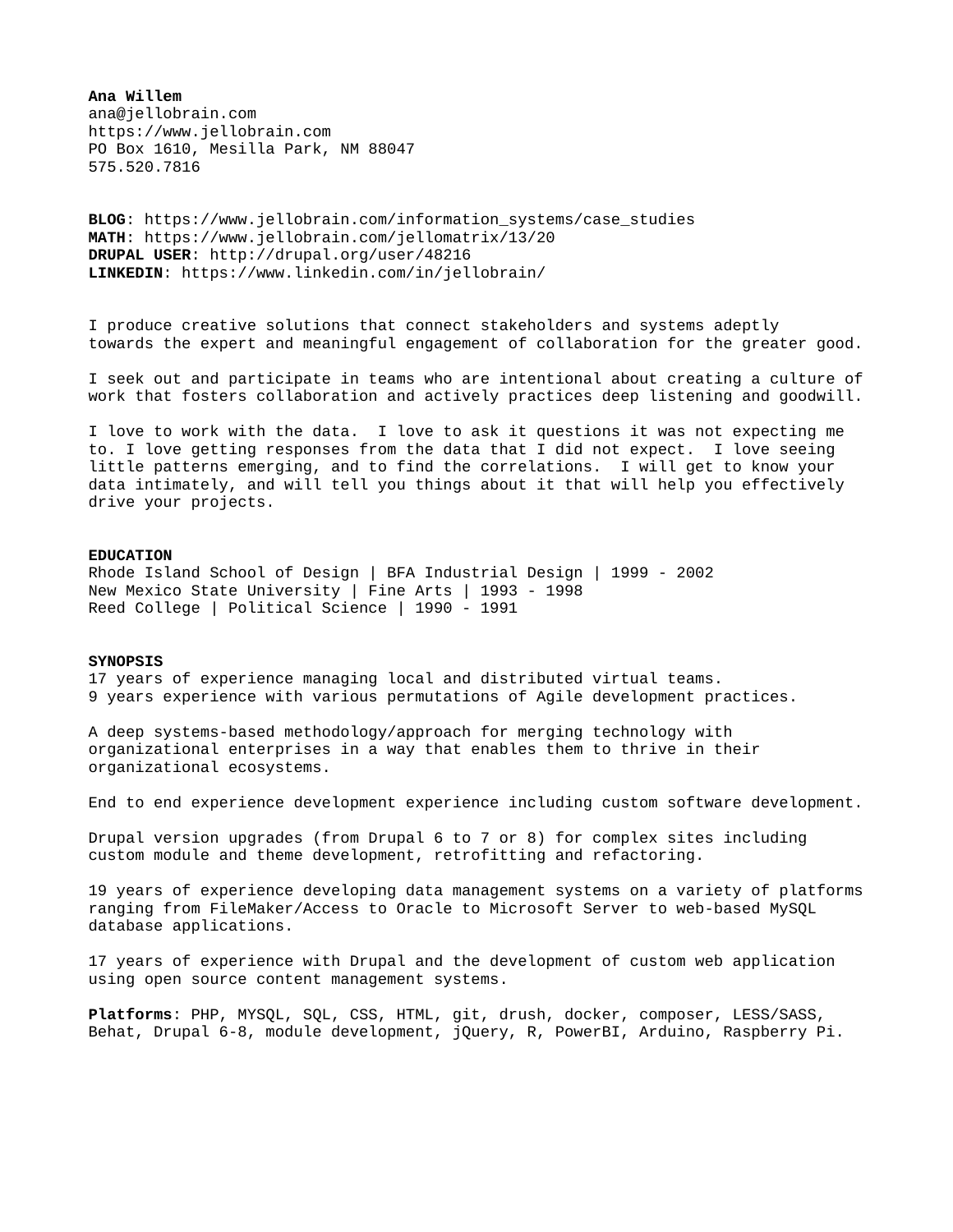# **EXPERIENCE**

## **Entrepreneur Consultant**

Jellobrain 2/1998 - 12/2021 My business, jellobrain, has morphed over the years, but has consistently focused on web and technology applications for non-profit and acting both as an adviser and as a full service development shop.

# **Software Engineer Project Manager QA**

Adapt Agency 12/2019 - 8/2020 Full-stack developer, project and QA Manager for various projects. Contractor. Team player with communication skills in English and Spanish.

## **Full Stack Developer**

Environmental Defense Fund 8/2018 - 10/2019 Full-stack developer for the Drupal and Wordpress assets including upgrades, custom development, and team playing with the Design and Marketing Team.

# **Software Engineer**

CivicActions 3/2015 - 2/2017 Team player in a Drupal development shop that truly practices agile/scrum. I worked on large scale Government Enterprise-level projects, and medium to large scale non-profit projects.

## **Technical Lead**

TechSoup Global 7/2010 - 10/2012 Technical Lead for a distributed global team of developers and stakeholders developing a social network platform on Drupal that enable non-profit organizations and activists to access technology and development projects. My teams thrive.

# **Web Developer Advisor**

Alternate ROOTS 7/2009 - 12/2011 Developed and designed, a multidimensional web application / data management system for the organization using Drupal, and acted in an advisory role once development stabilized.

# **Director IT**

Southern Center for Human Rights 2/2007 - 6/2009 Developed virtual office website in Drupal for collaboration between a distributed team of lawyers and organizers. Developed their main website and implemented their development database.

# **Project Manager**

US Social Forum 1/2006 - 9/2007 Served as a project manager for a distributed team developing a record-breaking event management and registration systems and the website for the first ever United States Social Forum.